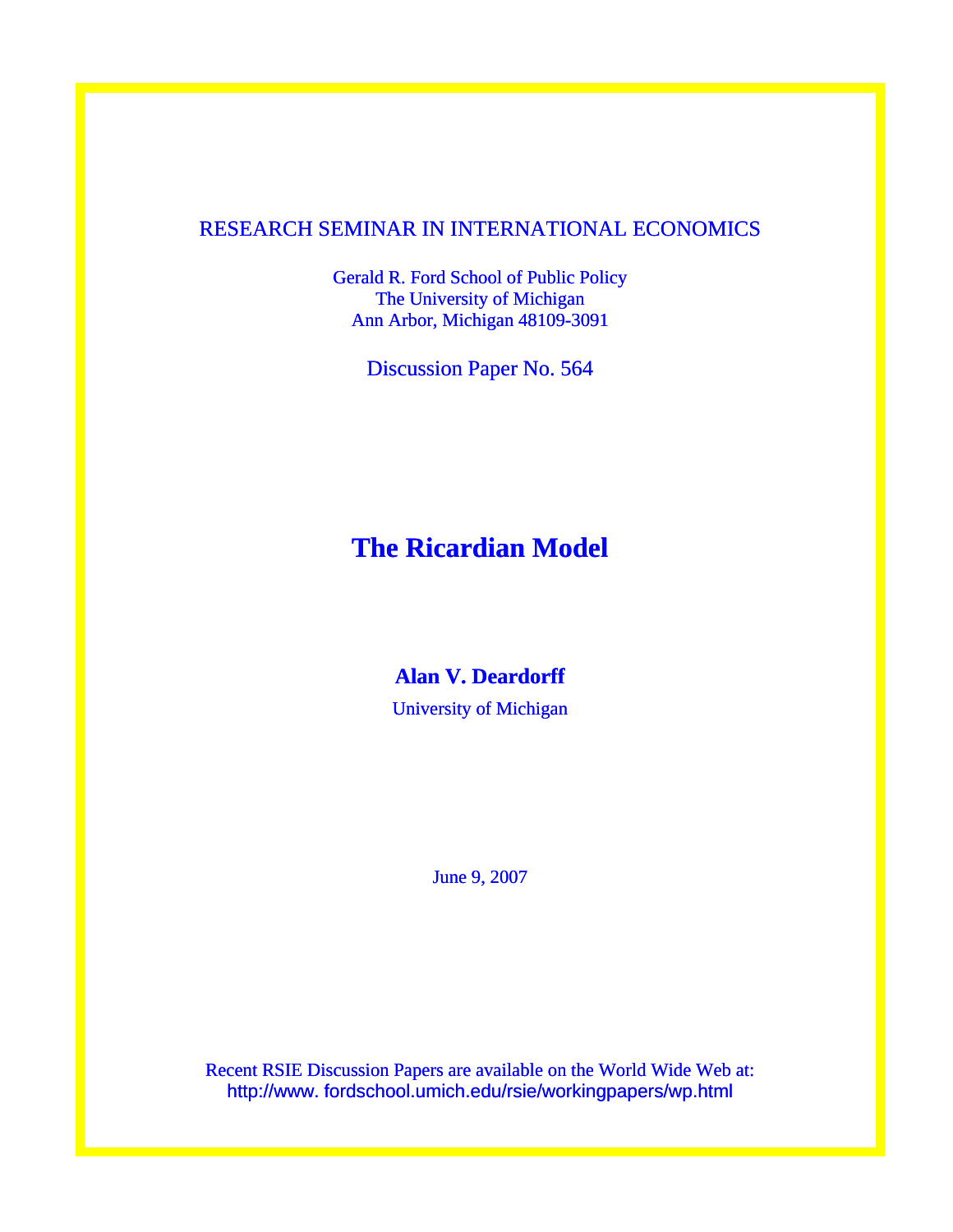**The Ricardian Model**

**Alan V. Deardorff** 

**The University of Michigan** 

Prepared for the *Princeton Encyclopedia of the World Economy*

June 11, 2007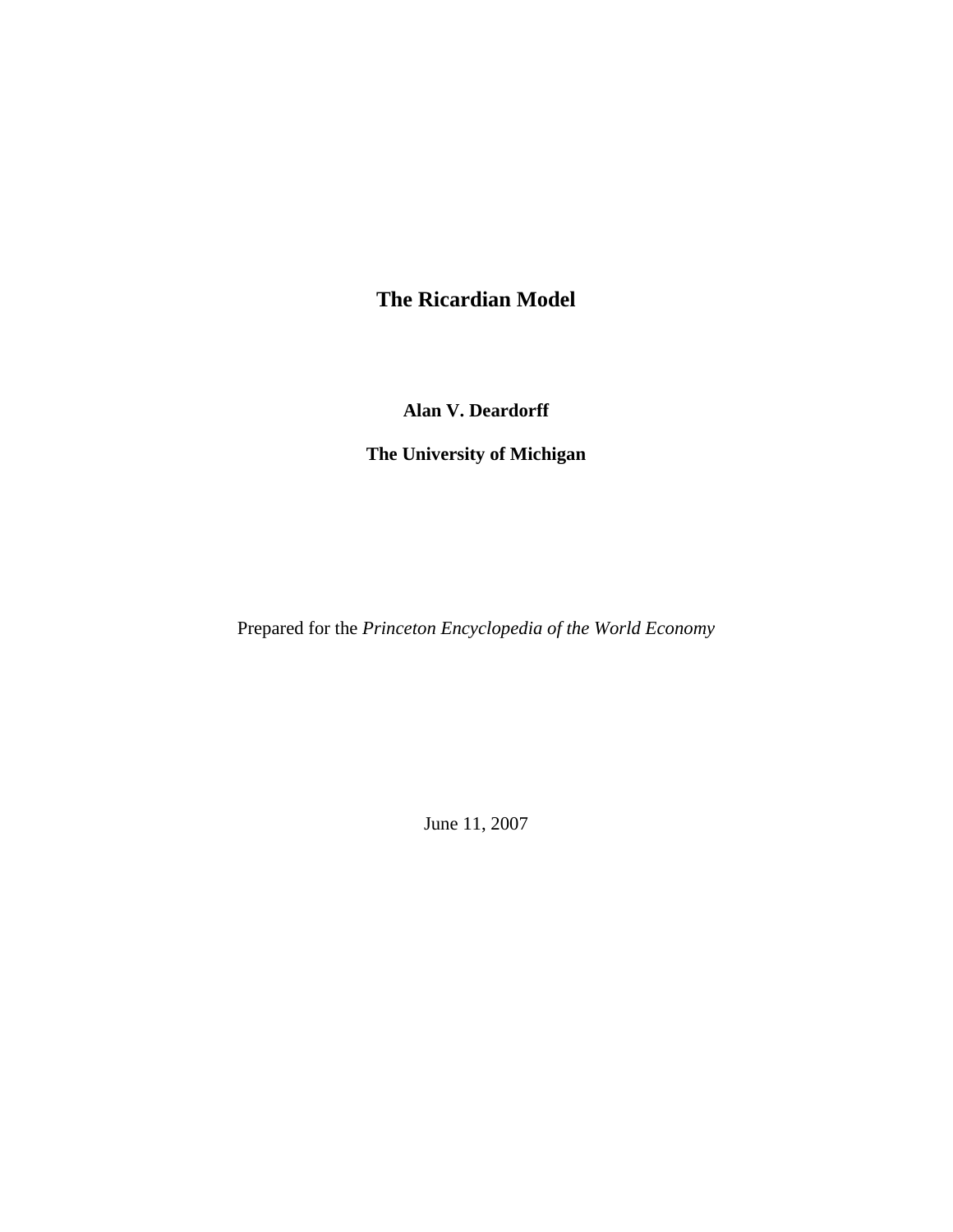## **ABSTRACT**

## **The Ricardian Model**

## **Alan V. Deardorff**

## **The University of Michigan**

 This essay was written for the *Princeton Encyclopedia of the World Economy*. The Ricardian Model describes a world in which goods are competitively produced from a single factor of production, labor, using constant-returns-to-scale technologies that differ across countries and goods. With only two goods and two countries, the standard textbook model shows that countries will export the good in which they have comparative advantage. Equilibrium takes two forms, one with both countries completely specialized and gaining from trade, the other with one country producing both goods and neither gaining nor losing from trade. The model is easily extended to more than two goods or more than two countries, but not both. Important extensions have been provided by Dornbusch, Fischer, and Samuelson (1977) to a continuum of goods with two countries, and by Eaton and Kortum (2002) to a continuum of goods with many countries and random technologies.

**Keywords:** Ricardian Model **Correspondence:** Comparative Advantage

Alan V. Deardorff **JEL Subject Code:** F1 Trade Ford School of Public Policy University of Michigan Ann Arbor, MI 48109-3091

> Tel. 734-764-6817 Fax. 734-763-9181 E-mail: alandear@umich.edu http://www-personal.umich.edu/~alandear/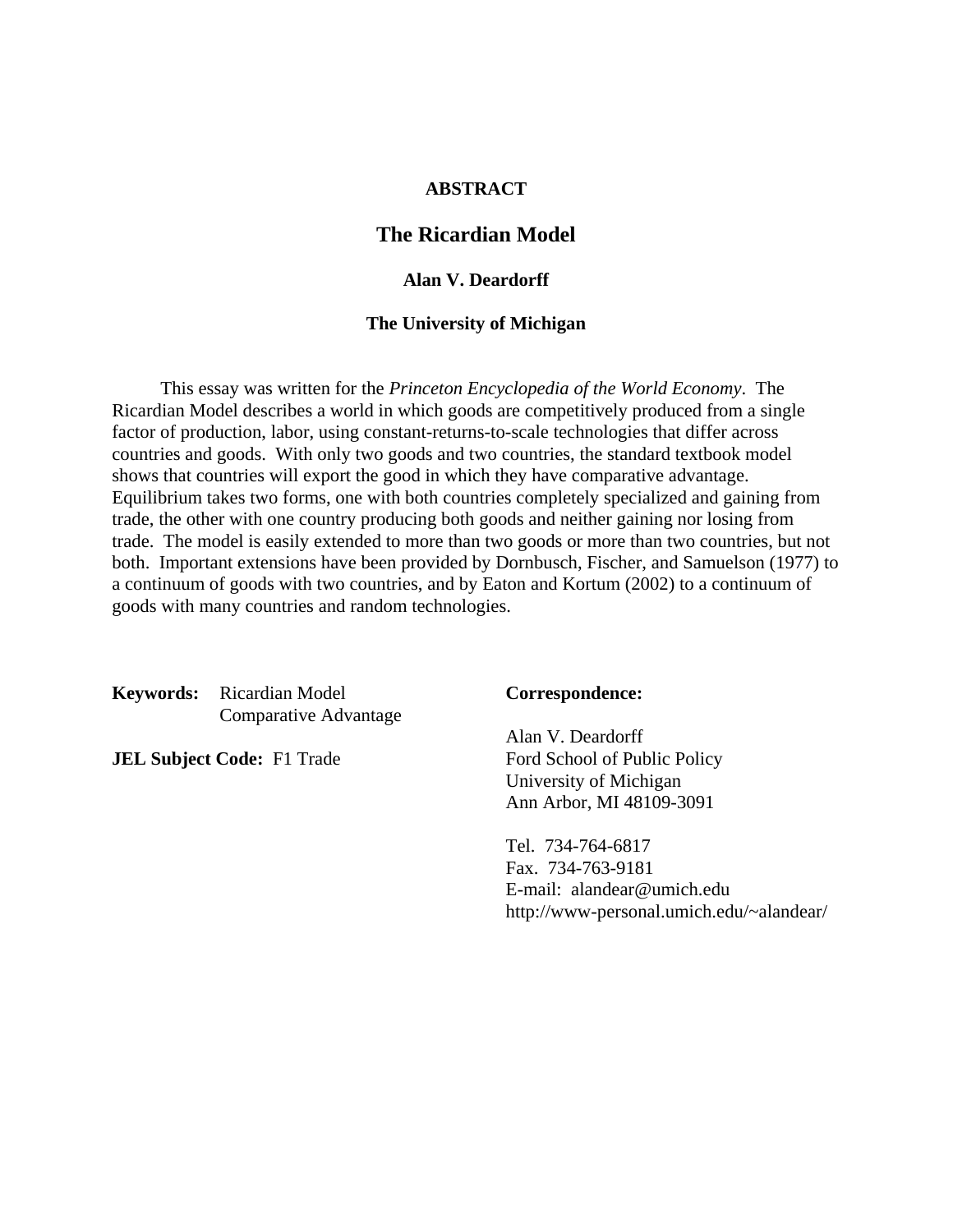## **The Ricardian Model [\\*](#page-3-0)**

## **Alan V. Deardorff The University of Michigan**

The Ricardian model is the simplest and most basic general equilibrium model of international trade that we have. It is usually featured in an early chapter of any textbook on international economics. Historically, it is the earliest model of trade to have appeared in the writings of classical economists, at least among models that are still considered useful today.

It is indeed still useful. In spite of being superseded over the years by models with much more complexity (more factors of production, increasing returns to scale, imperfect competition), the Ricardian model often provides the platform for the introduction of today's new ideas. Dornbusch, Fischer, and Samuelson (1977) examined a continuum of goods first in a Ricardian model. Eaton and Kortum (2002) incorporated an ingenious and elegant treatment of geography into a Ricardian model. Melitz (2003) started a small revolution in trade theory by modeling heterogeneous firms within what was essentially a Ricardian model.

<span id="page-3-0"></span>The Ricardian model itself, as a new idea, came many years after Ricardo. David Ricardo, in 1816 according to Ruffin (2002), introduced only a portion of the model that now bears his name, focusing primarily on the amounts of labor used to produce traded goods and, from that, the concept of comparative advantage. The first appearance of the Ricardian model, according to Ruffin again, was in Mill (1844).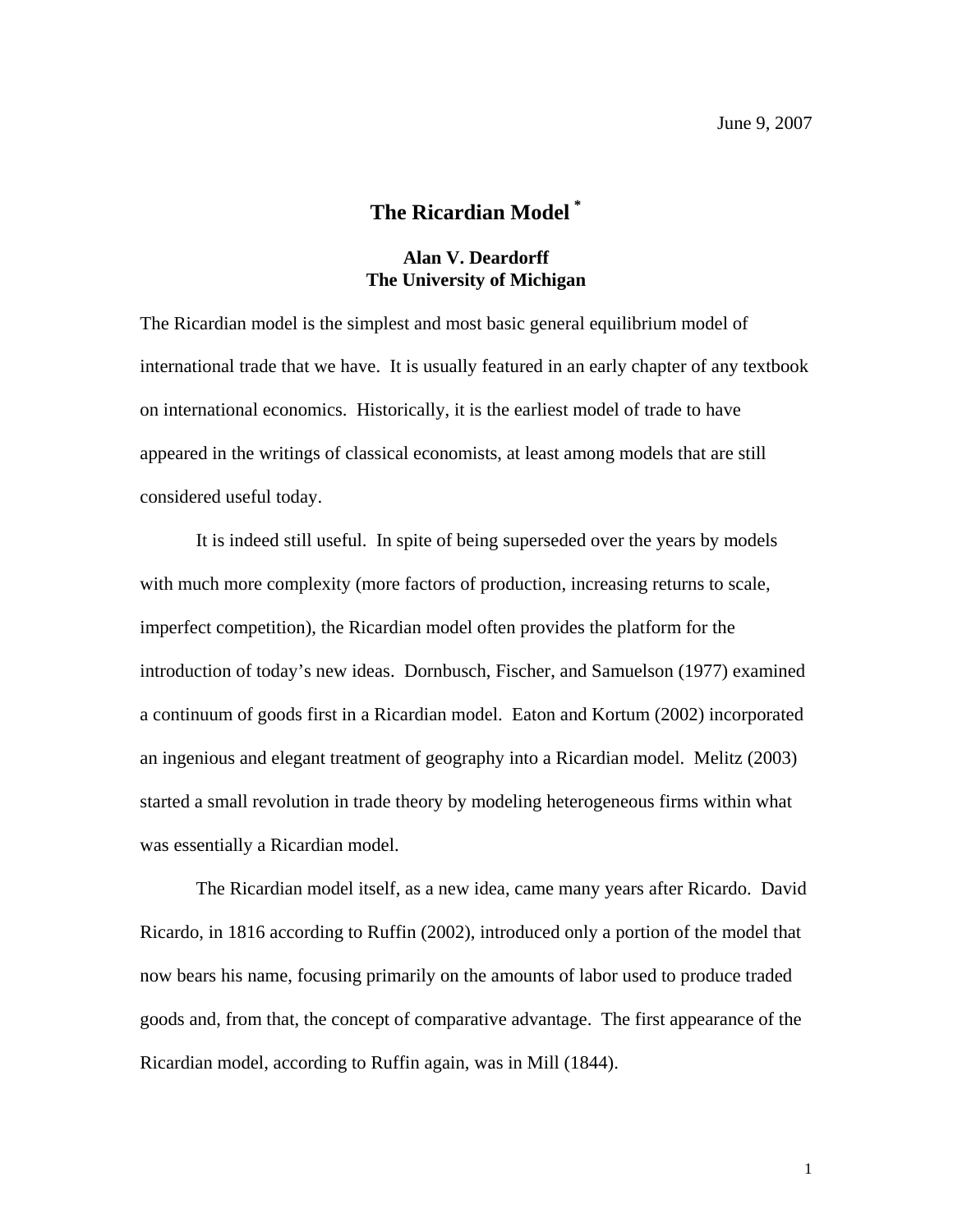In this essay, I will first describe the simplest Ricardian Model as it is understood today, including its assumptions, its main implications, and the mode of analysis most commonly used to illustrate it. I will then, with much less detail, describe various extensions to the simple model.

#### *The Simple Ricardian Model*

The simple Ricardian model depicts a world of two countries, A and B, each using a single factor of production, labor L, to produce two goods, X and Y. Technologies display constant returns to scale, meaning that a fixed amount of labor,  $a_g^c$ is needed to produce a unit of output of each good,  $g=X,Y$ , in each country,  $c=A,B$ , regardless of how much is produced in total. All markets are perfectly competitive, so that goods are priced at cost in countries that produce them,  $p_e^c = w^c a_e^c$ , where  $w^c$  is the competitive wage in country  $c$ . Labor is available in fixed supply in each country,  $L^c$ ; it is immobile between countries but perfectly mobile within each. The Ricardian Model typically leaves demands for goods much less fully specified than supplies, though a modern formulation might specify for each country a utility function,  $U^c = U^c(C_x^c, C_y^c)$ , which the representative consumer maximizes subject to a budget constraint. Utility functions might, or might not, be assumed in addition to be identical across countries, homothetic, or even Cobb-Douglas, although most properties of the model's solution do not require any of these assumptions.  $U^c = U^c(C_X^c, C_Y^c)$ *g*  $p_g^c = w^c a_g^c$ , where  $w^c$ 

The most basic use of the model compares the equilibria in autarky with those of free and frictionless trade. In autarky, since both goods must be produced in each

 $\overline{a}$ 

<sup>\*</sup> I have benefited from helpful comments from Roy Ruffin, …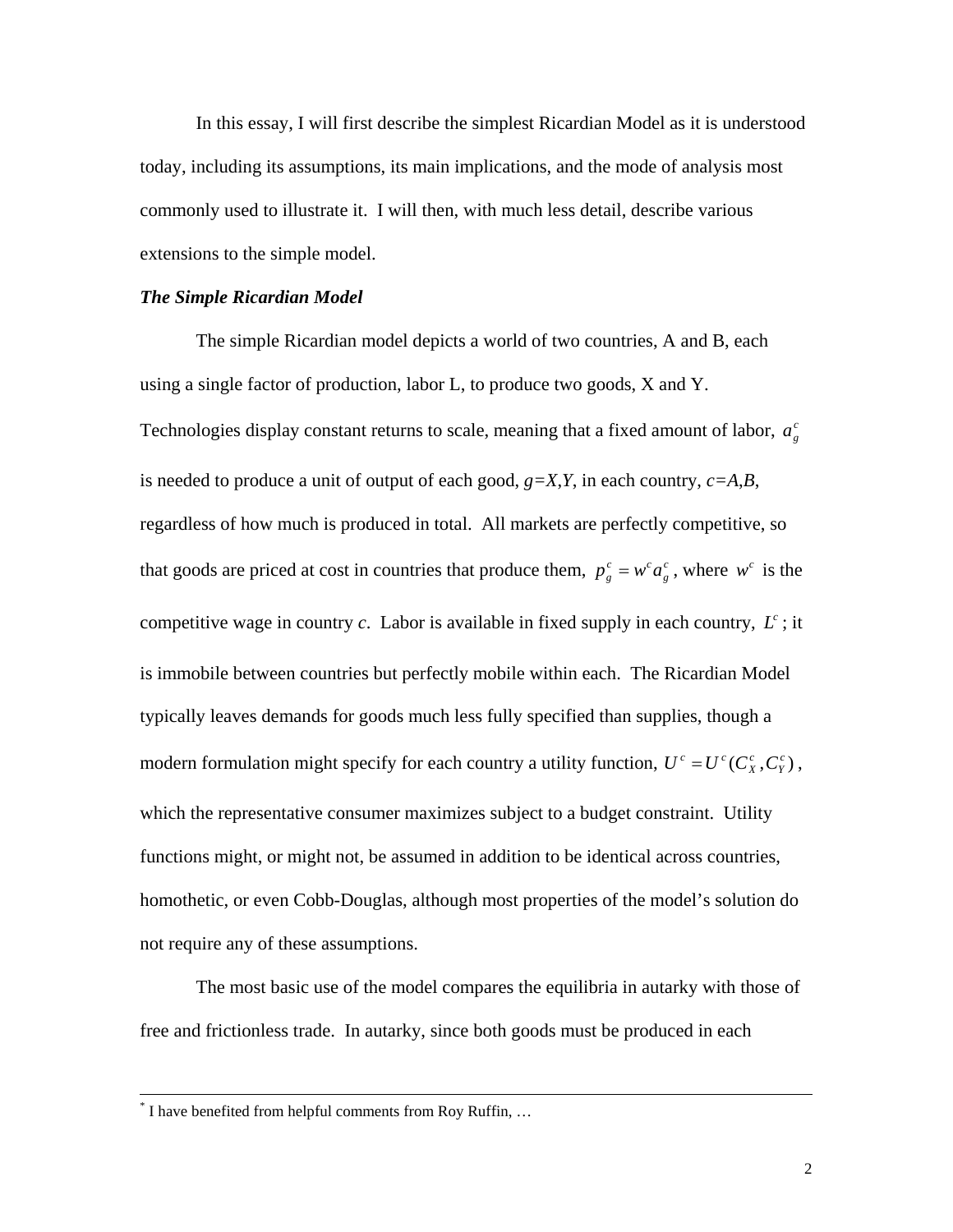country, prices are given immediately by the costs stated above, and further analysis is needed only if one wants to know quantities produced and consumed. If so, the linear technology implies a linear production possibility frontier (PPF) that also serves as the budget line for consumers in autarky. The autarky equilibrium is as shown in Figure 1, where "<sup> $\sim$ </sup>" indicates autarky and *Q* represents production.

Comparison of the two countries in autarky depends primarily on their relative costs of producing the two goods, which in this model defines their comparative advantage. For concreteness, assume that country *A* has comparative advantage in good *X*:  $\frac{B}{Y}$ , so that *B X A Y*  $a_X^A / a_Y^A < a_X^B / a$ *Y c Y*  $L^c / a$ *c c Y c*  $\tilde{p}_{x}^{c}/\tilde{p}$ 

*B Y B X A Y*  $\tilde{p}_{X}^{A}$  /  $\tilde{p}_{Y}^{A}$  <  $\tilde{p}_{X}^{B}$  /  $\tilde{p}_{Y}^{B}$ . Without further assumptions about preferences, little more can be said about autarky, but if preferences are identical and



Figure 1: Ricardian Model Equilibrium in Autarky

homothetic, with positive elasticity of substitution, then one can infer that

$$
\widetilde{Q}^{\scriptscriptstyle A}_{\scriptscriptstyle X}/\widetilde{Q}^{\scriptscriptstyle A}_{\scriptscriptstyle Y}>\widetilde{Q}^{\scriptscriptstyle B}_{\scriptscriptstyle X}/\widetilde{Q}^{\scriptscriptstyle B}_{\scriptscriptstyle Y}
$$

With free and frictionless trade, prices must be the same in both countries. Two kinds of equilibrium are possible, depending on the supplies and demands for goods in the two countries. One kind of equilibrium has world relative prices, denoted here by " ", strictly between the relative prices of the two countries in autarky:

*B Y B X A Y A X A Y*  $\tilde{p}_{X}^{A}$  /  $\tilde{p}_{Y}^{A}$  <  $\tilde{p}_{X}^{A}$  /  $\tilde{p}_{Y}^{B}$  /  $\tilde{p}_{Y}^{B}$  . In that case, each country must specialize in producing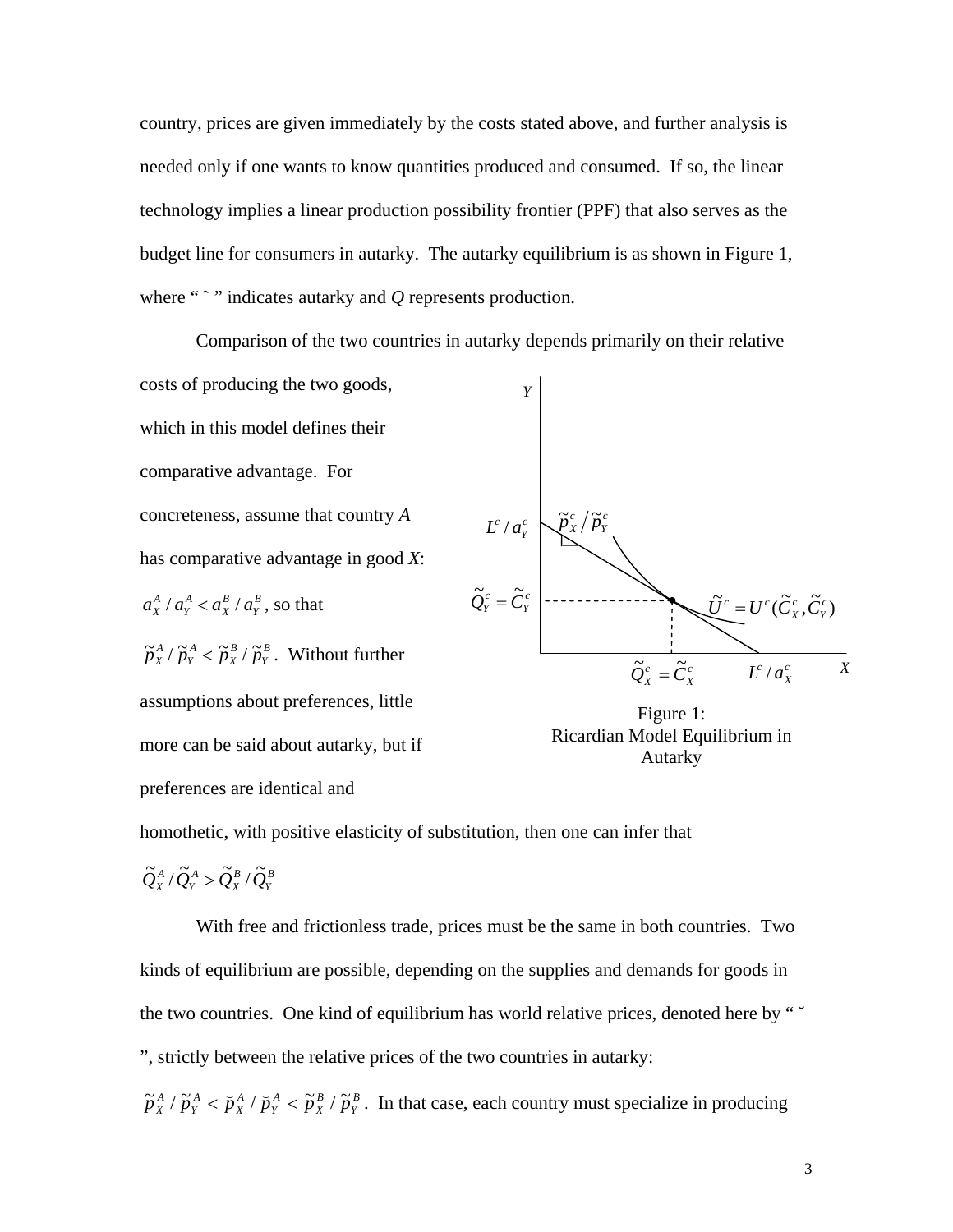only the good for which its relative cost is lower than the world relative price, thus the good in which it has comparative advantage. Each must necessarily export that good.

With such complete specialization, outputs of the goods are determined by labor endowments and productivities, so equality of world supply and demand must be achieved from the demand side. That is, world prices are determined such that the two countries' demands sum to the quantity produced in one of them. These demands derive from the expanded budget constraints of each country's consumers, reflecting the value at world prices of the single good that the country produces. Consumers can now, unless they wish to consume only that single good, consume more of both goods than they did in autarky. Whether they choose to do so or not depends on the extent to which they substitute toward the cheaper good now imported from abroad, but in any case they reach



a higher indifference curve and are better off. All of this is shown in Figure 2. For this to be an equilibrium, the quantity of each good exported by one country must equal the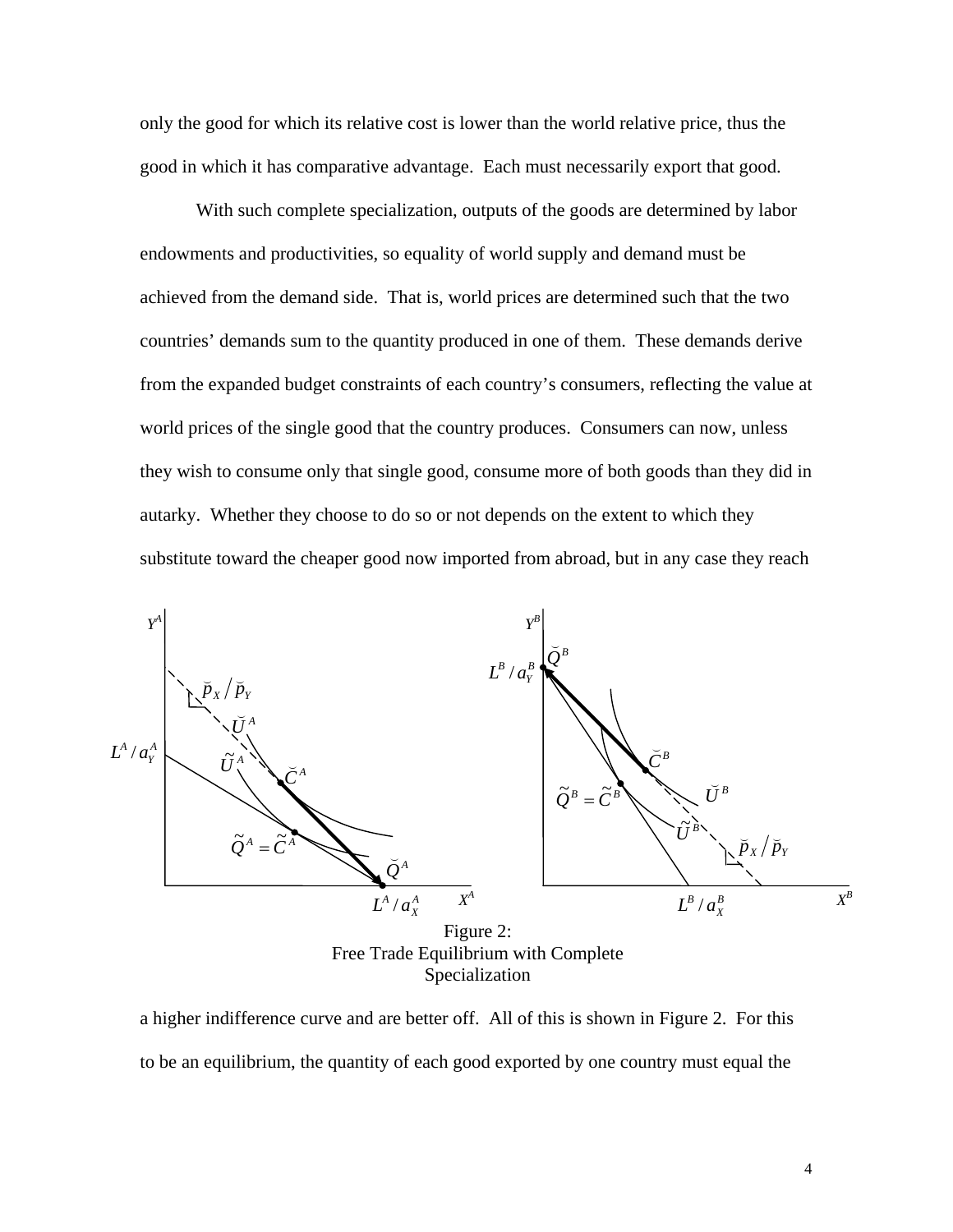quantity imported by the other, so the heavy arrows showing net trade in each panel of the figure must be equal and opposite.

Such an equilibrium with specialization will arise only if the two countries' capacities to produce their respective comparative-advantage goods correspond sufficiently closely to world demands for the goods. If this is not the case – if one country's labor endowment is too low and/or its labor requirement for producing its comparative-advantage good is too high for it to satisfy world demand – then while that country will specialize, the other country (call it the larger one, although that is not strictly necessary) will not. Instead of world relative prices settling between the two autarky levels as above, prices will exactly equal the autarky prices of the larger country, and that country will produce both goods. At those prices, producers in the larger country will be indifferent among all output combinations on the PPF, and output in the large country will be determined instead by the need to fill whatever demand is not satisfied by the smaller country.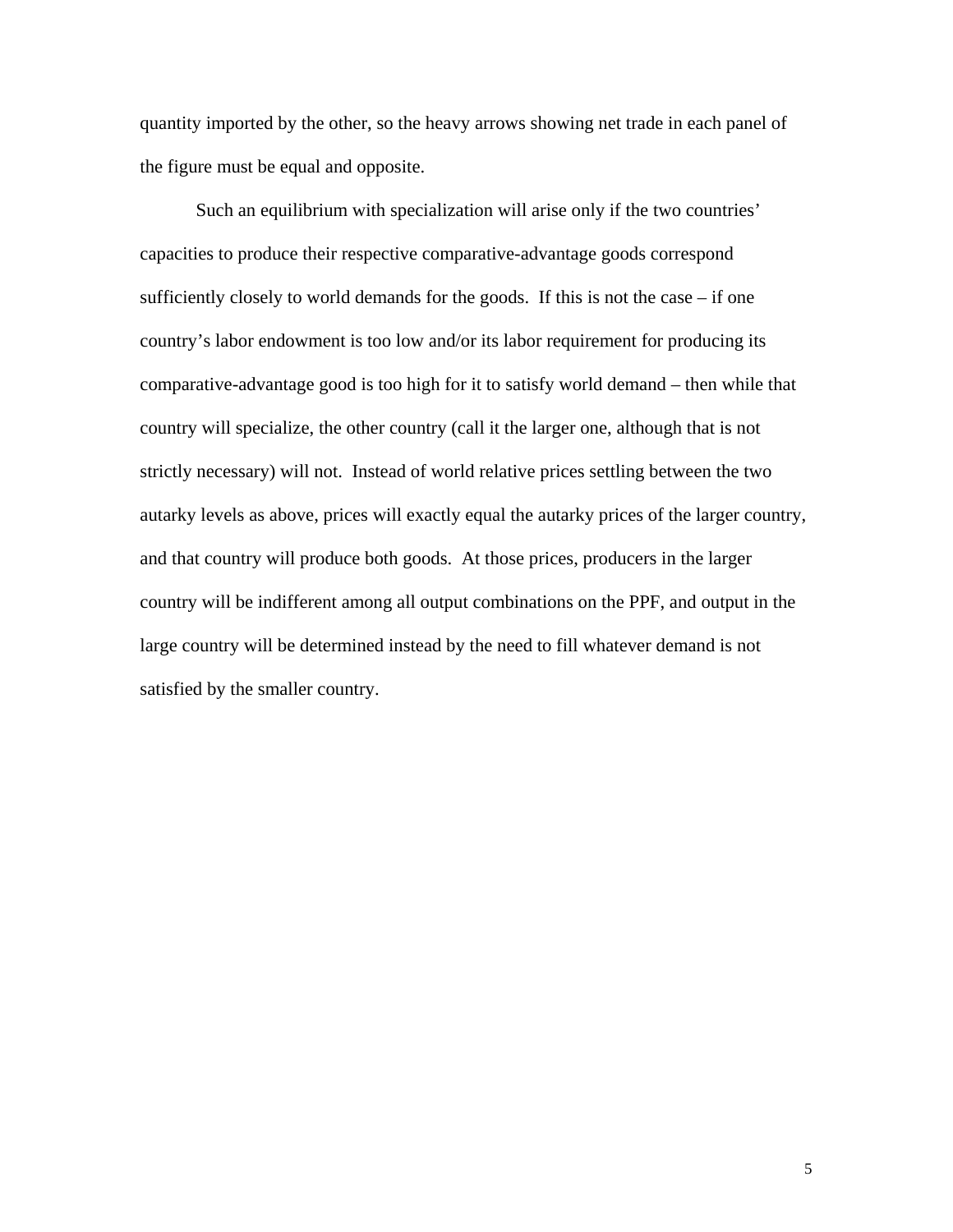

Figure 3: Free Trade Equilibrium with Country A Incompletely Specialized

Such an equilibrium is shown in Figure 3, where in comparison to Figure 2 country B's labor endowment has been made smaller and both countries' preference for good Y has been increased. As a result, country B is too small to meet world demand for good Y, even at country A's autarky prices. Therefore the free trade equilibrium has country A consuming where it did in autarky, while its production,  $\check{Q}^A$ , moves down along its PPF so that, again, its trade vector can be equal and opposite to that of country B. Note that, in this trading equilibrium, the larger country neither gains nor loses from trade.

The following are some of the implications of this simple model, some of which have been illustrated above, while others can be derived rather simply:

Effects of trade:

• Each country exports the good in which it has comparative advantage, as defined by having a lower relative autarky price than the other country.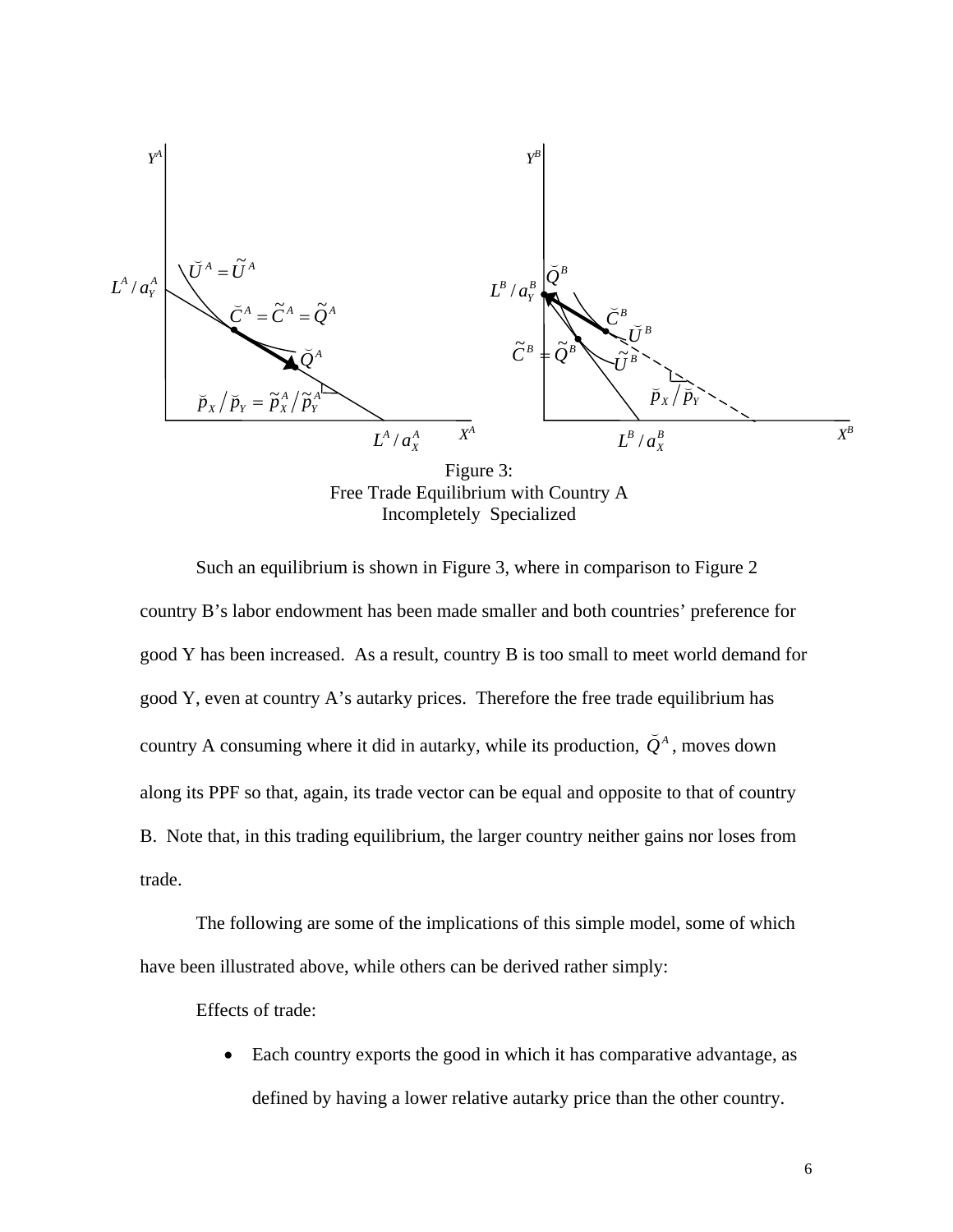- Trade causes each country to expand its production of the good it exports, with labor being reallocated to it from the import-competing industry.
- Trade causes the relative price of a country's export good to rise, except in the case of a "large" country, defined here as one whose trading partner is too small to meet its demand for imports.
- Consumption and welfare are unchanged by trade in a large country; in any country that is not large, consumers buy more of one or both goods and welfare increases.
- Because all income accrues to labor, which earns the same wage in both industries due to mobility, conclusions about welfare or utility apply equally well to the real wage.

Comparative Statics of Trading Equilibria (assuming that both goods are normal goods):

- An increase in the labor endowment of a country, holding other labor, technology, and tastes constant, hurts the growing country and benefits the other.
- A fall in the labor required by a country to produce its export good, holding other technology, endowments and tastes constant, benefits the other country but may either benefit or harm ("immizerize") the growing country.
- A rise in the labor required by a country to produce its import good has no effect if it does not produce that good; if it does produce it (like country A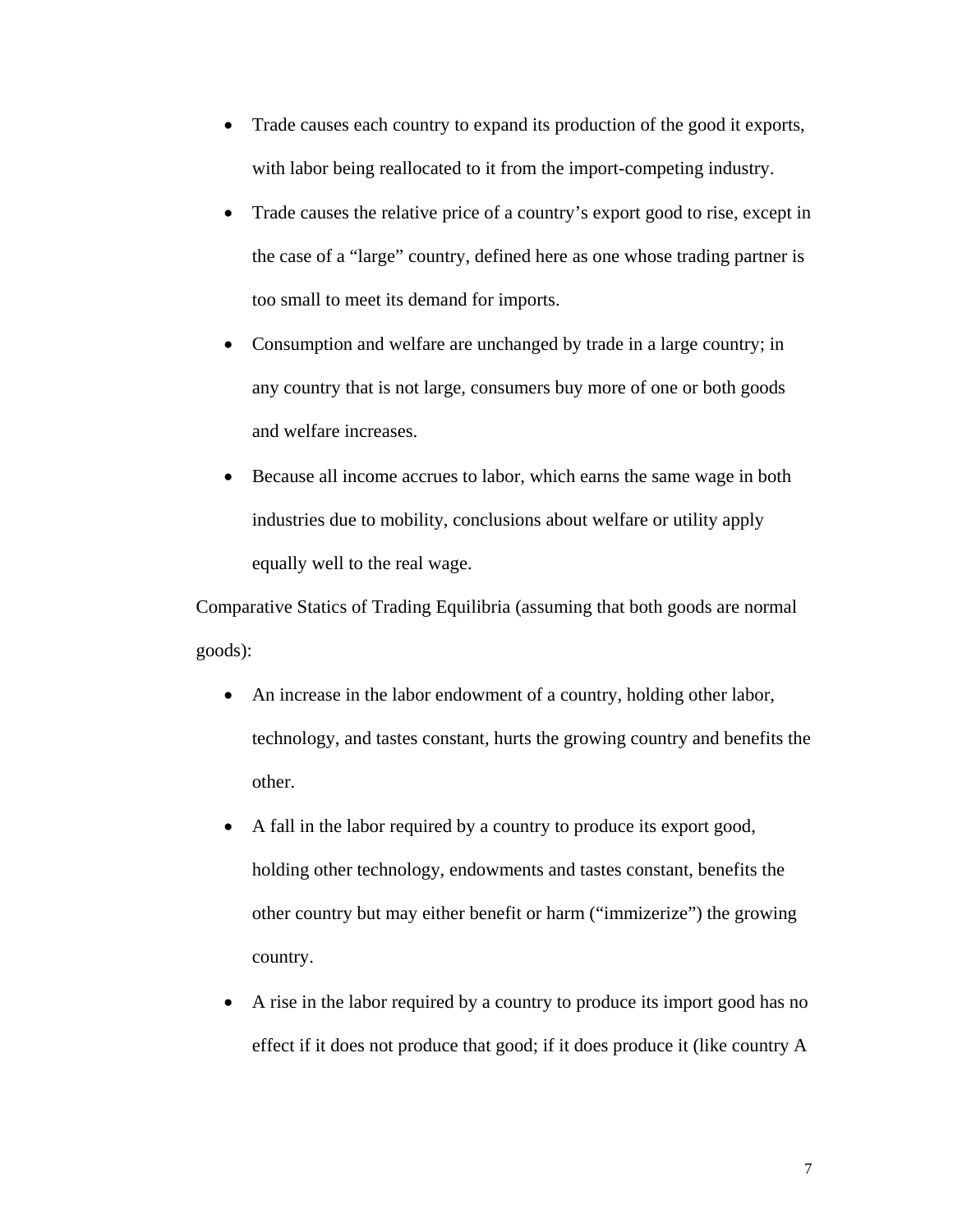in Figure 3), the world price of that good rises, that country is harmed, while the other country gains.

• A change in preferences, in either country, in favor of one of the goods has no effect on prices or production if one of the countries is incompletely specialized. If both are specialized, however, then the relative price of that good rises, improving the terms of trade of the country that exports it.

## *Extensions of the Simple Ricardian Model*

Before considering several extensions of the simple model above, it is reasonable to ask what extensions would *not* be acceptable, in that they would lead to a model that would no longer be "Ricardian," as trade economists understand the term. Ricardo himself might disagree, were he alive, but the essential features of a Ricardian Model seem to be two: that production uses only homogeneous labor as a primary input; and that comparative advantage arises from differences across goods and countries in the technology for producing goods from that labor. Both of these requirements distinguish a Ricardian Model from the other principal model of trade theory, the Heckscher-Ohlin or Factor-Proportions Model. With primary factors other than labor (including different kinds of labor based on skill and/or industry of location), a model takes on features that differ in essential ways from the Ricardian Model. On the other hand, with only homogeneous labor as a factor of production, if technologies do not differ across countries then there is no scope for comparative-advantage based trade.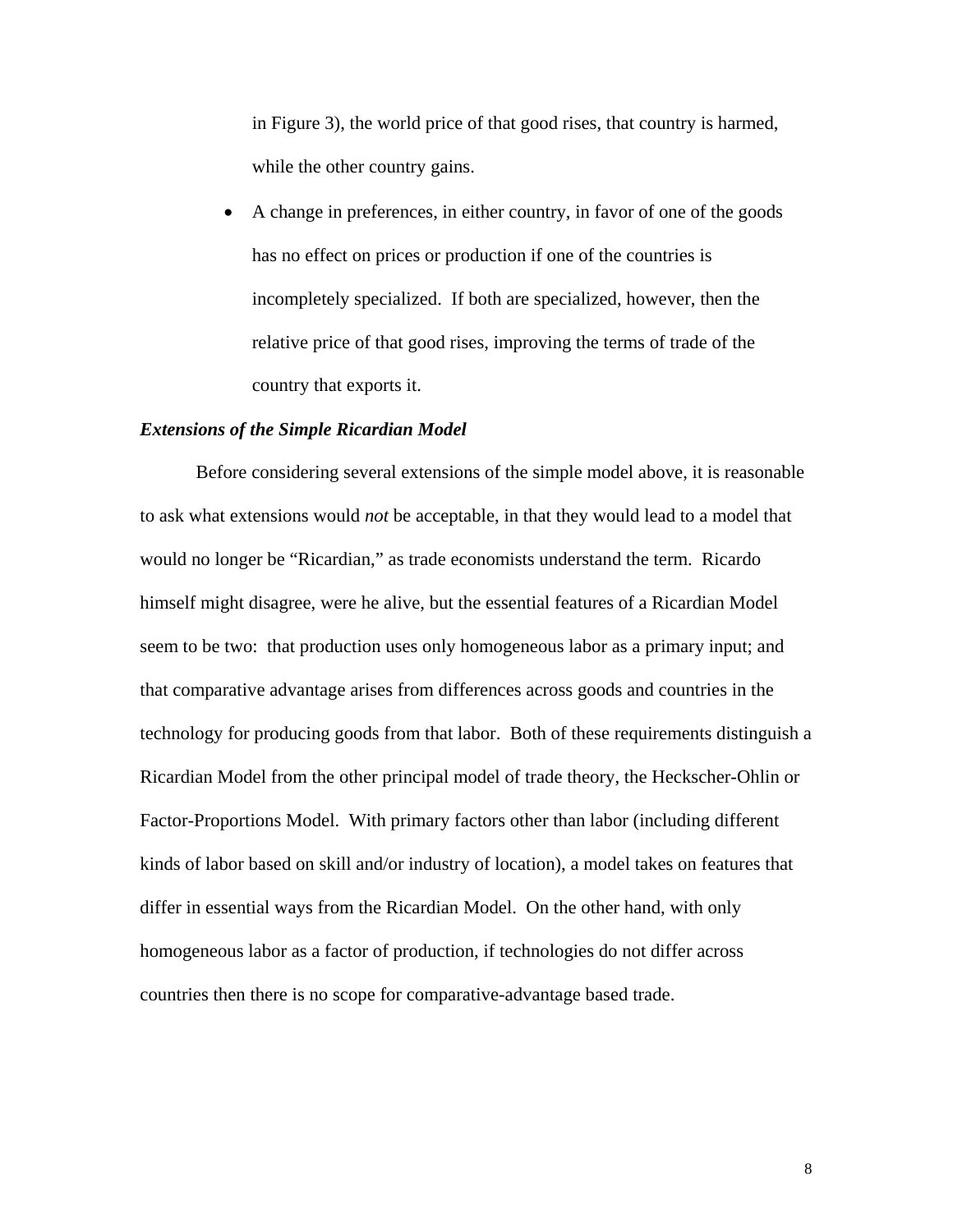## *More Goods and/or Countries*

 Therefore, keeping the number of factors at one, the most obvious things to extend in the simple model are to add to the numbers of goods and/or countries. This is relatively easily done, as long as one does not try to do both.

With two countries and many goods, the goods can be ranked in a chain of comparative advantage based on the ratios of their unit labor requirements in the two countries. That is, if one numbers *N* goods such that  $a_1^A/a_1^B < a_2^A/a_2^B < ... < a_N^A/a_N^B$ *A N*  $a_1^A / a_1^B < a_2^A / a_2^B < ... < a_N^A / a_N^B$ , then country A has comparative advantage in the low end of this ranking while country B has it in the high end. Further, one can show that under free trade, each country will specialize in and export goods in its respective end of the chain, with at most one good (and perhaps no good) being produced in common by both countries. The division between A's exports and B's exports depends on country sizes, technologies, and tastes, much as in the choice between Figures 2 and 3 above. For example, the larger is the labor endowment and/or efficiency of country A compared to B, the further up the chain will A produce and export.

Similarly, with two goods and many countries, the countries can be ranked in a chain of comparative advantage based on the ratios of their unit labor requirements for producing the two goods. That is, if one numbers *M* countries such that *M Y*  $a_X^1/a_Y^1 < a_X^2/a_Y^2 < ... < a_X^M/a_Y^M$ , those countries in the low end of this ranking will specialize in and export good X to those in the high end, which export good Y. Again there will be at most one country (and perhaps no country) that produces both goods. And the division between X-exporters and Y-exporters depends on country sizes, technologies, and tastes.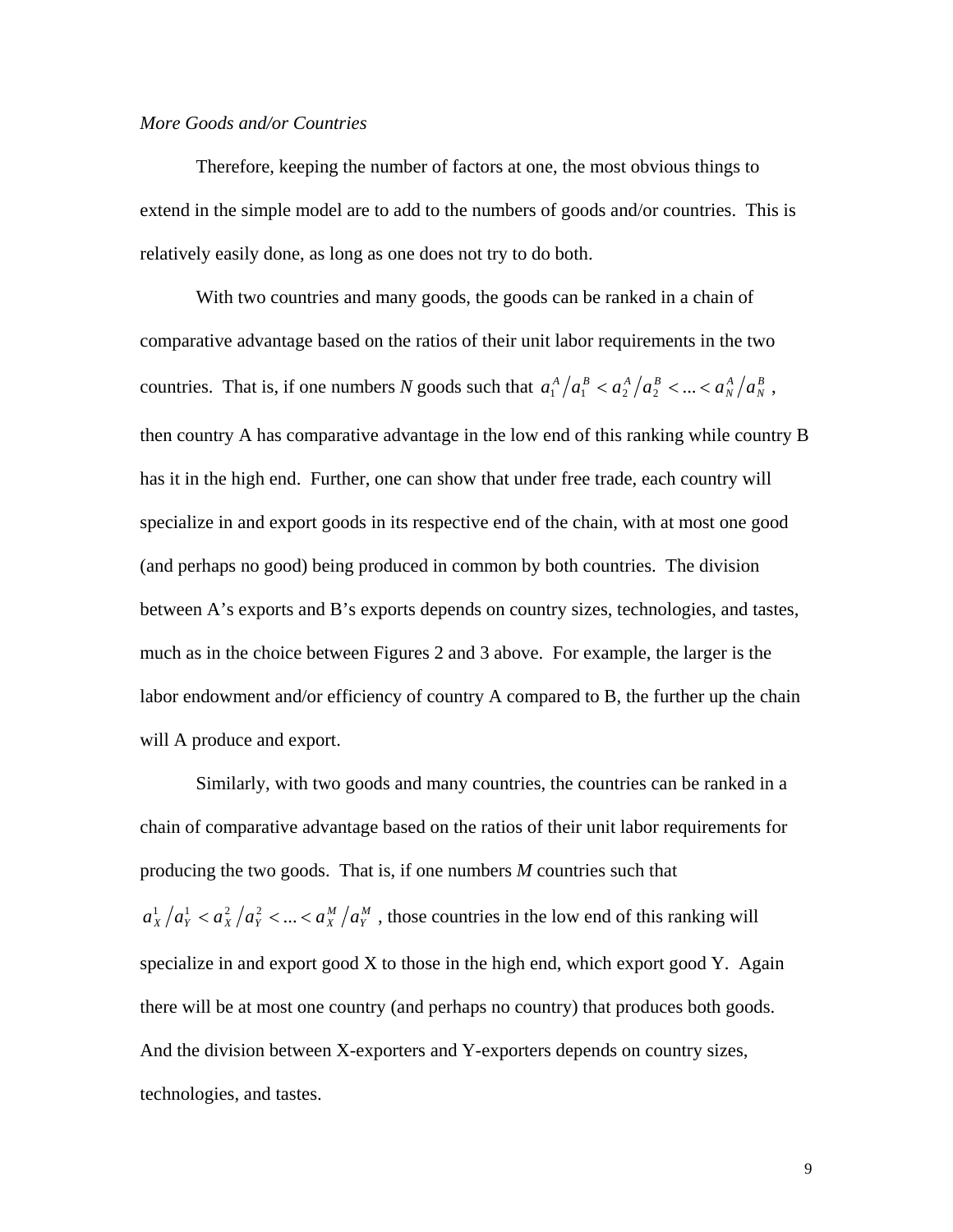Unfortunately, extending to more than two of both goods and countries is not so simple or intuitive. Jones (1961) seems to have done about as well as one can, showing that an efficient assignment of countries to goods will minimize the product of their unit labor requirements. This certainly suggests the importance of comparative advantage, in the form of low relative unit labor requirements, which is perhaps all that one should hope for from a many-good, many-country Ricardian Model (though see below for Eaton and Kortum's solution to this problem).

#### *A Continuum of Goods*

A less obvious, but much more useful, extension of the Ricardian model was provided by Dornbusch, Fischer and Samuelson (1977) – hereinafter DFS – who took the number of goods to infinity, in the form of a continuum. Indexing goods by the continuous variable *j* on the interval [0,1], they specified technologies for each of two countries as  $a^c(j)$  representing the amount of labor required in country *c* to produce one unit of good *j*. The ratio of these in the two countries of the model, ordered monotonically in a function  $A(j)$ , then plays the same role as the chain of relative labor requirements mentioned above for the many goods case. But with a continuum of goods, the good at the dividing line between a country's exports and its imports is of negligible importance for labor markets, since it employs a negligible amount of labor, and this removes the need to consider whether a good is produced in both countries. Such a good now always exists, as the dividing line between one country's exports and its imports, but it is of negligible importance for employment.

This simplicity is helpful in itself, but the more important advantage of the continuum model is that it facilitates the analysis of the range of goods that a country will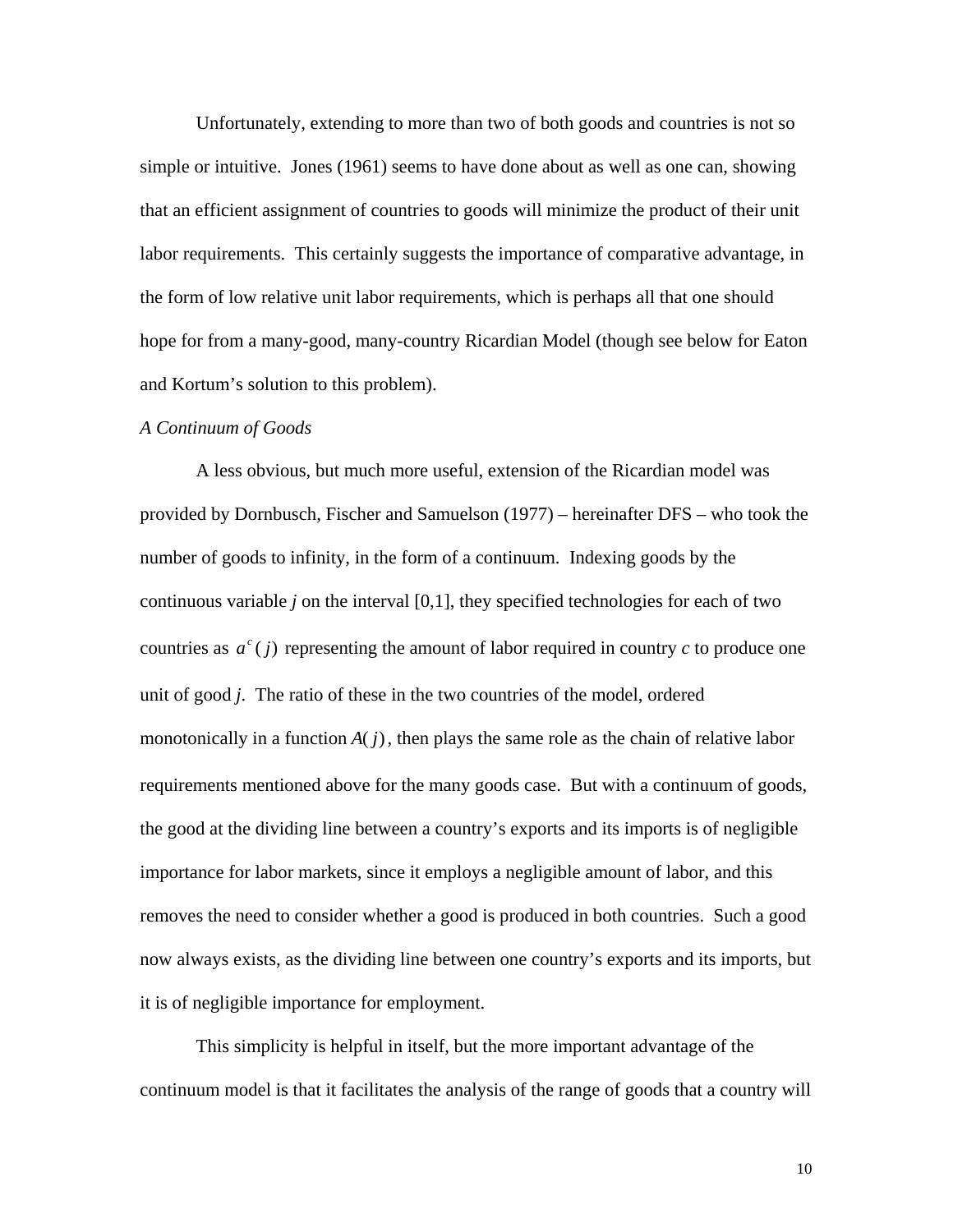export and import, something that the two-good model could not usefully address. One finds, for example, that an expansion of the labor endowment of one country relative to the other will cause it to expand its exports, not just by exporting more of what it already exported (though that happens too), but by exporting goods that it previously imported.

The model in its simplest form is depicted in Figure 4, which is taken directly from DFS's Figure 1. The downward sloping function  $A(j)$  is the ratio of the two countries' unit labor requirements, ordered so that country A's comparative advantage declines with rising *j*. Letting  $\omega = w^A/w^B$ , for any given value of this relative wage, free and frictionless trade will lead to country A producing and exporting all goods with  $A > \omega$  and importing goods with  $A < \omega$ . To determine the equilibrium value of  $\omega$  one needs assumptions about demand, which are reflected in the upward sloping curve  $B(j ; L^B/L^A)$ . Assuming that preferences are identical and Cobb-Douglas, this curve measures the relative wage at which demands for each country's range of goods produced would equal their supplies (or, equivalently, the relative wage at which values of a country's exports and imports will be equal). This requires simply that the ratio of expenditures on the two sets of goods equal the ratio of the incomes of those who produce them. As the definition of this market-clearing relative wage shown in Figure 4 indicates, it depends positively on  $\mathcal{G}(j)$ , the fraction of income spent on the goods produced by country A, which in turn rises with the fraction of goods that A produces. It also depends positively on the relative size (labor force) of country B, since the larger that is, for a given division of goods between the two countries, the higher must be the relative wage in A to keep the expenditure ratio constant.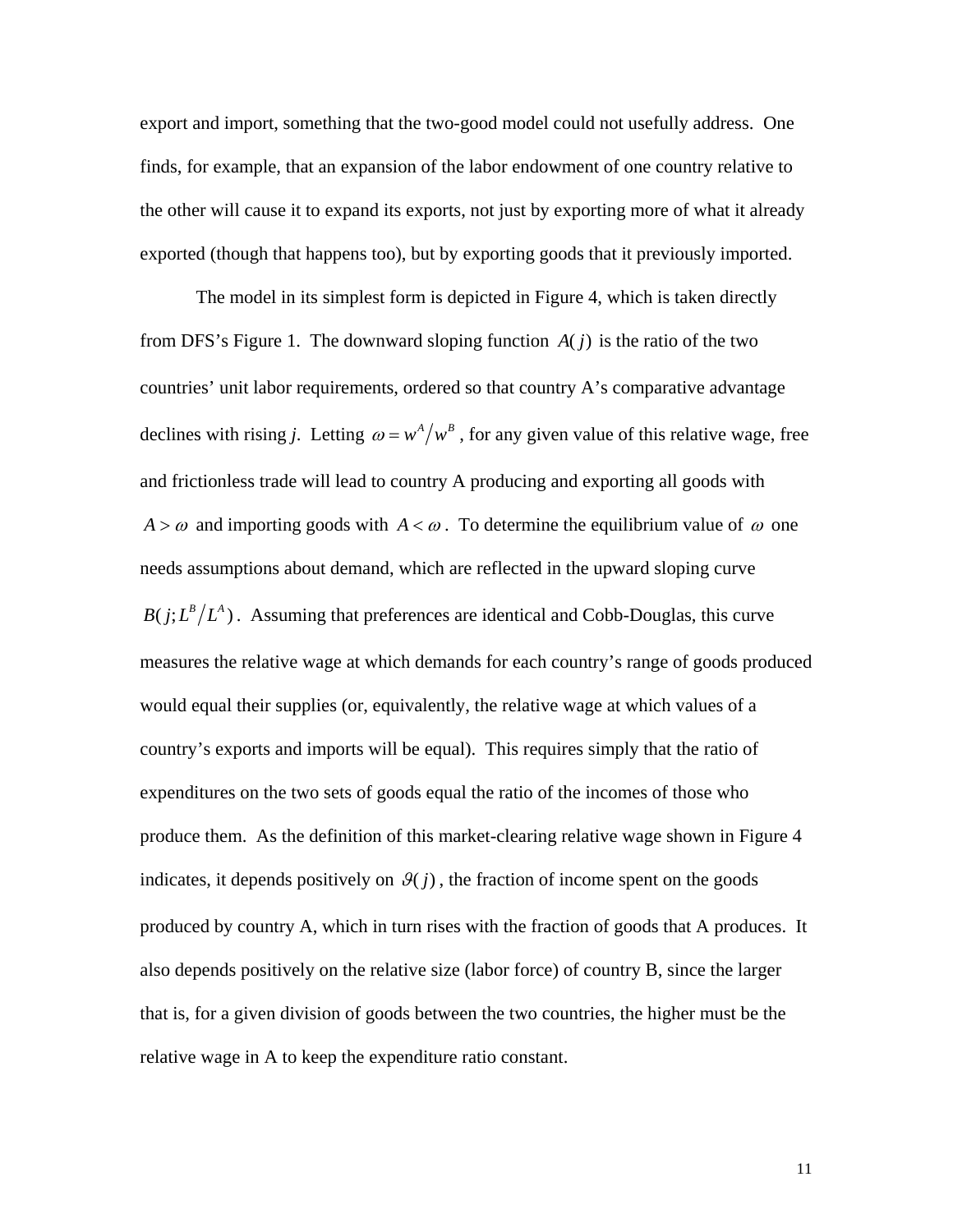Figure 4 immediately yields the result mentioned above, that as a country's labor force rises relative to the other country (shifting the *B* curve up or down), its share of goods produced increases as well, while in addition its relative wage falls. Likewise, if a country becomes more productive in producing all goods (its  $a^i(j)$  shifts down, shifting the *A* curve up or down), it also produces more goods but its



Figure 4: Ricardian Model with a Continuum of Goods

relative wage increases. Other exercises are possible with the simple model, and DFS extend the model in a variety of directions to illuminate many issues that could not be readily addressed in models with a finite number of goods.

Most notably, they incorporate transport costs, giving rise to a third endogenous range of goods, in addition to those exported by country A and by country B: nontraded goods, whose costs differ too little between countries to overcome the barrier of transport costs. This is particularly nice, since it implies that as a country's relative productive capacity rises, some of the goods it previously imported become nontraded, while it begins of export some of the goods that were previously nontraded.

### *Multiple Countries with Random Technologies*

A limitation of the DFS model is that it applies to a world of only two countries, and because of its reliance on ratios of values in those countries it is not readily extended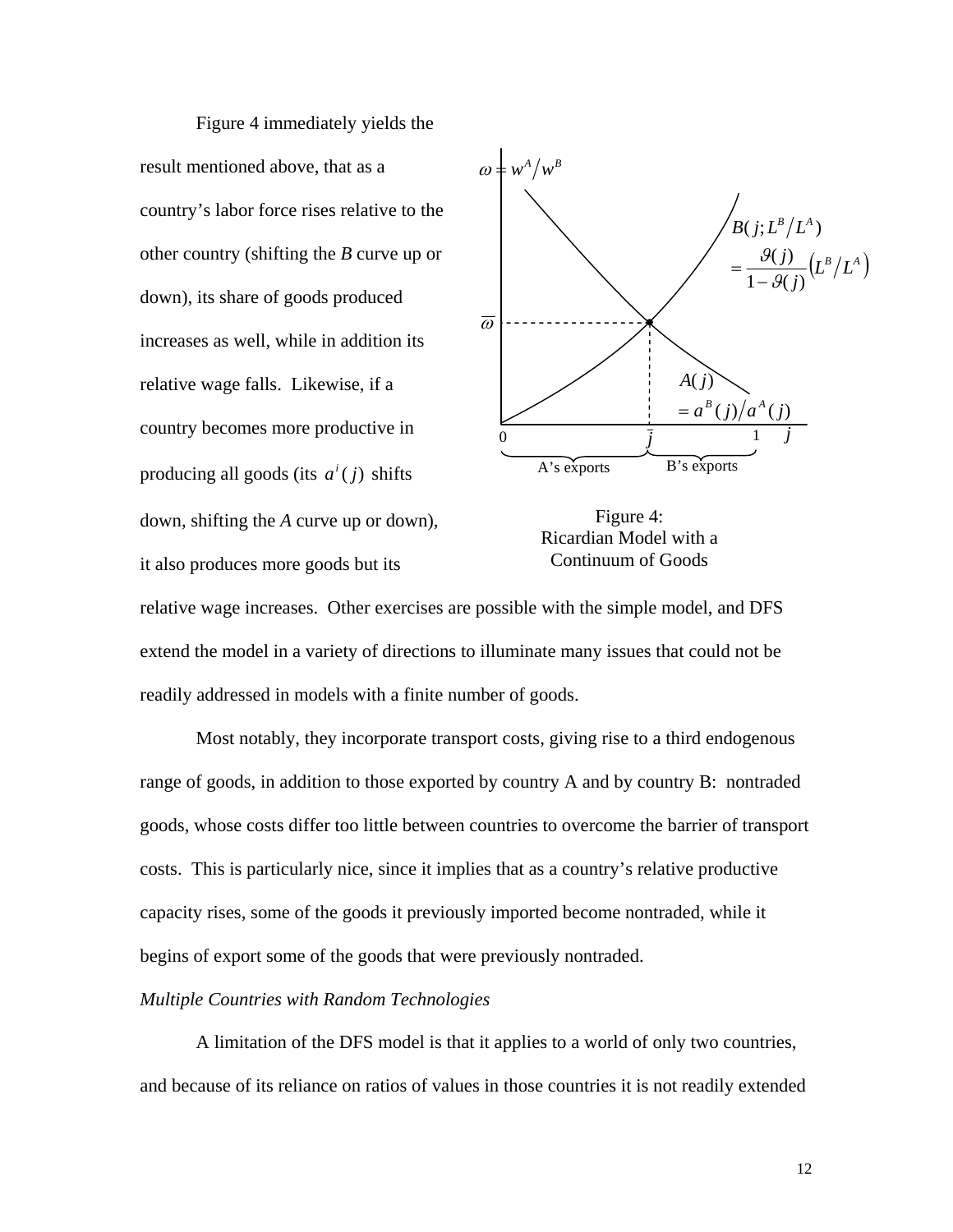to more, although some (e.g., Wilson (1980)) have had some success. A breakthrough was provided by Eaton and Kortum (2002), however, who extended the DFS model to an arbitrary number of countries by assuming that, in effect, the labor productivities of each good and country are determined randomly. Specifically, they let labor productivity,  $z^{i}(j) = 1/a^{i}(j)$ , be determined by a random draw from a probability distribution, such that each country has some probability, regardless of its overall technical ability and its wage, of having a lower cost than any other country. This probability, then, translates into the fraction of the continuum of goods that the country is able to produce and export under free and frictionless trade. More importantly, by including transport costs for each pair of countries, each country has a fraction of goods that it will be able to produce even without necessarily the lowest costs, since they only need to cost less than goods from other countries inclusive of transport cost. Furthermore, if transport costs are low enough that a country imports anything, then it will also export some fraction of goods as well, since if necessary the wage will fall until some fraction of goods can be exported to one or more countries for delivered prices below those countries' domestic prices. This formulation therefore extends the Ricardian model not only to multiple countries but to a context that can account for bilateral trade.

The complete Eaton-Kortum model, even in its simplest form excluding intermediate inputs and a separate non-manufacturing sector both of which Eaton and Kortum include, is beyond the scope of this essay. Suffice it to say that the model generates equations for prices and trade shares that provide the basis for empirical estimation as well as being susceptible to solution and comparative static analysis by numerical methods. The model provides an elegant and parsimonious theoretical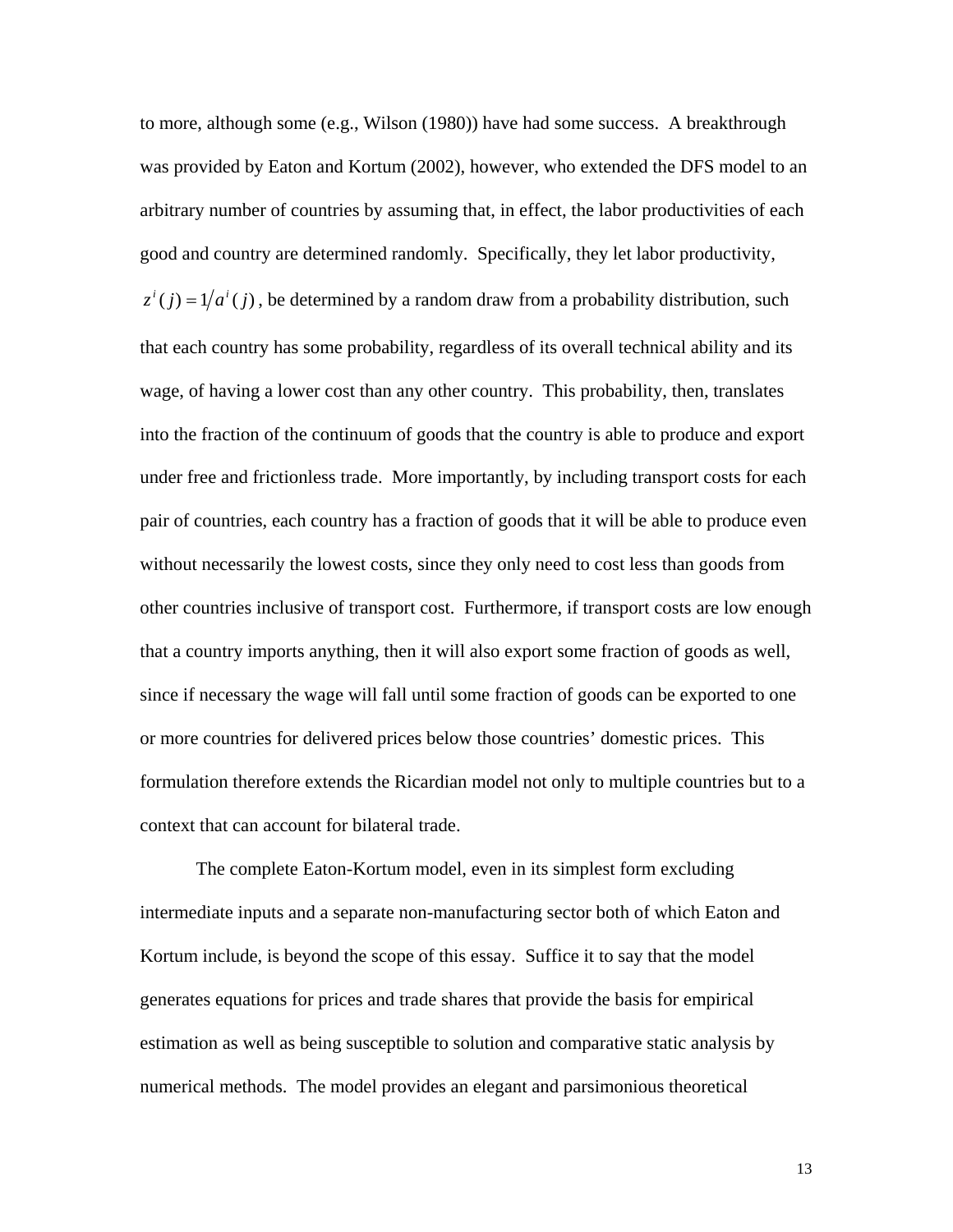justification for the gravity model of bilateral trade flows while at the same time illustrating the interaction between the forces of comparative advantage that give rise to trade and the geographical resistance to those forces in the form of transport and other costs of trade that limit trade and direct it over particular geographical routes.